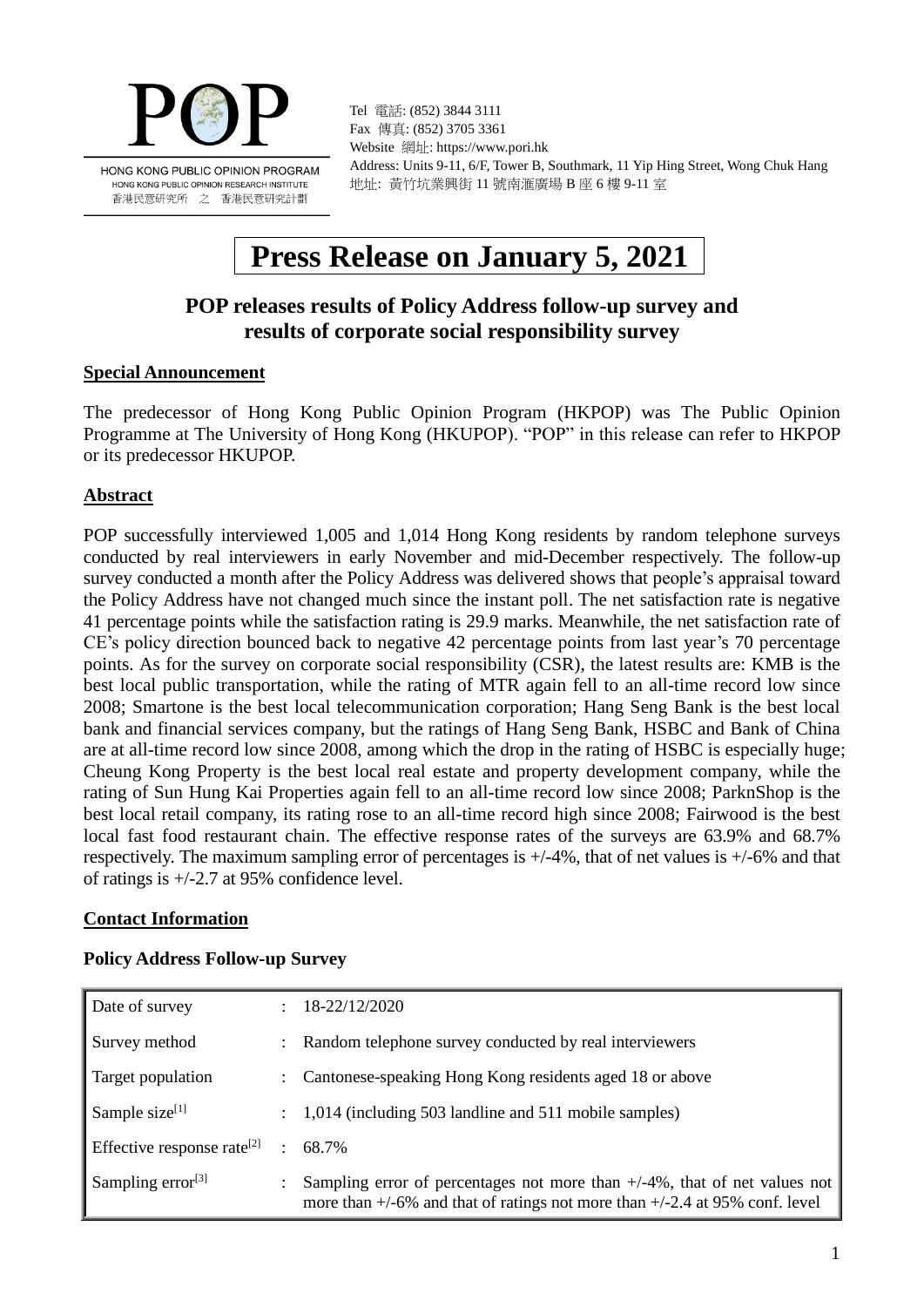| Weighting method | : Rim-weighted according to figures provided by the Census and Statistics<br>Department. The gender-age distribution of the Hong Kong population came      |
|------------------|------------------------------------------------------------------------------------------------------------------------------------------------------------|
|                  | from "Mid-year population for 2019", while the educational attainment                                                                                      |
|                  | (highest level attended) distribution and economic activity status distribution<br>came from "Women and Men in Hong Kong - Key Statistics (2019 Edition)". |

# **Corporate Social Responsibility (Rating Survey)**

| Date of survey                         | $\div$ 9-13/11/2020                                                                                                                                                                                                                                                                                                                                                                        |
|----------------------------------------|--------------------------------------------------------------------------------------------------------------------------------------------------------------------------------------------------------------------------------------------------------------------------------------------------------------------------------------------------------------------------------------------|
| Survey method                          | Random telephone survey conducted by real interviewers                                                                                                                                                                                                                                                                                                                                     |
| Target population                      | Cantonese-speaking Hong Kong residents aged 18 or above                                                                                                                                                                                                                                                                                                                                    |
| Sample size <sup>[1]</sup>             | 1,005 (including 512 landline and 493 mobile samples)                                                                                                                                                                                                                                                                                                                                      |
| Effective response rate <sup>[2]</sup> | $: 63.9\%$                                                                                                                                                                                                                                                                                                                                                                                 |
| Sampling error $^{[3]}$                | Sampling error of ratings not more than $+/-2.7$ at 95% conf. level                                                                                                                                                                                                                                                                                                                        |
| Weighting method                       | Rim-weighted according to figures provided by the Census and Statistics<br>Department. The gender-age distribution of the Hong Kong population came<br>from "Mid-year population for 2019", while the educational attainment<br>(highest level attended) distribution and economic activity status distribution<br>came from "Women and Men in Hong Kong - Key Statistics (2019 Edition)". |

- [1] This figure is the total sample size of the survey. Some questions may only involve a subsample, the size of which can be found in the tables below.
- [2] In July 2018, POP revised the calculation of effective response rate. Thus, the response rates before and after the change cannot be directly compared.
- [3] All error figures in this release are calculated at 95% confidence level. "95% confidence level" means that if we were to repeat a certain survey 100 times with different random samples, we would expect 95 times having the population parameter within the respective error margins calculated. Because of sampling errors, when quoting percentages, journalists should refrain from reporting decimal places, whereas one decimal place can be used when quoting rating figures.

# **Policy Address Follow-up Survey**

Results of the Policy Address follow-up surveys of 2018 to 2020 together with their corresponding instant polls are tabulated below:

|                                                     | Instant $\text{poll}^{[4]}$ | First<br>follow-up<br>survey | Follow-up /<br>Second<br>follow-up<br>survey | Change        |
|-----------------------------------------------------|-----------------------------|------------------------------|----------------------------------------------|---------------|
| $2020^{[5]}$                                        |                             |                              |                                              |               |
| Date of survey                                      | 25/11/20                    |                              | 18-22/12/20                                  |               |
| Sample size                                         | 512                         |                              | 640                                          |               |
| Response rate                                       | 77.7%                       |                              | 68.7%                                        | --            |
| Policy Address: Satisfaction rate <sup>[6]</sup>    | 19%                         |                              | $13 + (-3)$ %                                | $-6\%^{[7]}$  |
| Policy Address: Dissatisfaction rate <sup>[6]</sup> | 64%                         |                              | $54 + (-4%$                                  | $-10\%^{[7]}$ |
| Net satisfaction rate                               | $-46%$                      |                              | $-41 + (-6\%$                                | $+4%$         |
| Mean value <sup>[6]</sup>                           | 2.0                         |                              | $2.1 + (-0.1)$                               | $+0.1$        |
| Satisfaction rating of Policy Address               | 27.2                        |                              | $29.9 + (-2.4)$                              | $+2.8$        |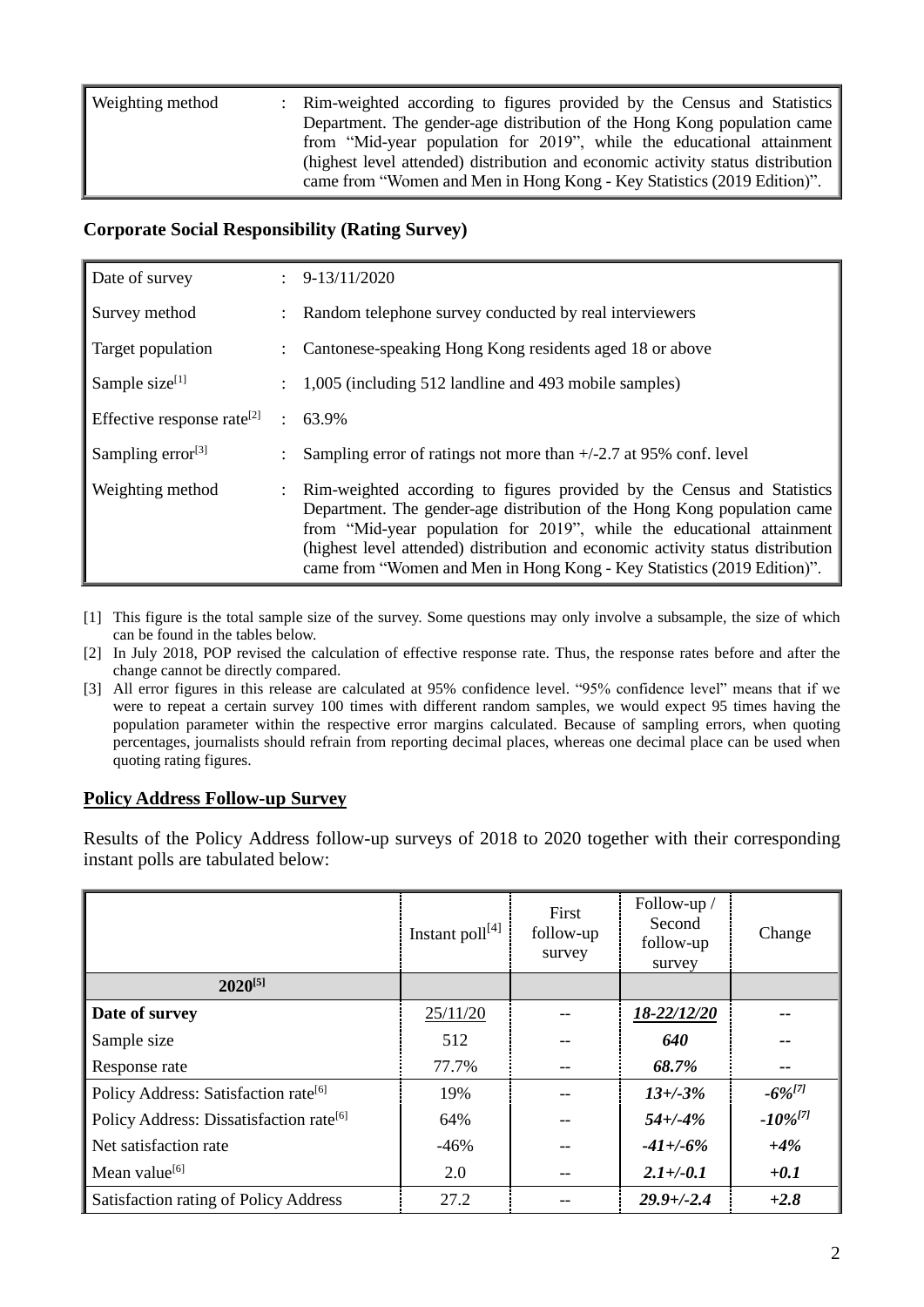|                                                       | Instant poll[4] | First<br>follow-up<br>survey | Follow-up /<br>Second<br>follow-up<br>survey | Change                |
|-------------------------------------------------------|-----------------|------------------------------|----------------------------------------------|-----------------------|
| Policy direction: Satisfaction rate <sup>[6]</sup>    | $-$             | $-$                          | $16 + (-3%)$                                 | --                    |
| Policy direction: Dissatisfaction rate <sup>[6]</sup> |                 |                              | $57 + (-4%)$                                 |                       |
| Net satisfaction rate                                 |                 |                              | $-42 + (-6%)$                                |                       |
| Mean value <sup>[6]</sup>                             |                 | --                           | $2.1 + (-0.1)$                               | --                    |
| 2019                                                  |                 |                              |                                              |                       |
| Date of survey                                        | 16/10/19        | $17 - 18/10/19$              | $11 - 14/11/19$                              | --                    |
| Sample size                                           | 679             | 512                          | 519                                          |                       |
| Response rate                                         | 80.0%           | 63.7%                        | 70.4%                                        | $- -$                 |
| Policy Address: Satisfaction rate <sup>[6]</sup>      | 17%             | 11%[7]                       | $9+/-3%$                                     | $-2%$                 |
| Policy Address: Dissatisfaction rate <sup>[6]</sup>   | 65%             | 73%[7]                       | $75 + (-4)$                                  | $+2%$                 |
| Net satisfaction rate                                 | $-47%$          | $-62\%$ <sup>[7]</sup>       | $-66+/-6%$                                   | $-4%$                 |
| Mean value <sup>[6]</sup>                             | 2.0             | $1.8^{[7]}$                  | $1.7 + (-0.1)$                               | $-0.1$                |
| Satisfaction rating of Policy Address                 | 29.7            | $23.3^{[7]}$                 | $23.2 + (-2.4)$                              | $-0.1$                |
| Policy direction: Satisfaction rate <sup>[6]</sup>    | $-$             | 11%                          | $9+/-3%$                                     | $-2\%$                |
| Policy direction: Dissatisfaction rate <sup>[6]</sup> |                 | 78%                          | $79 + (-4)$                                  | $+1%$                 |
| Net satisfaction rate                                 |                 | $-67%$                       | $-70+/-5%$                                   | $-3%$                 |
| Mean value <sup>[6]</sup>                             | $-$             | 1.7                          | $1.7 + (-0.1)$                               | $-$                   |
| 2018                                                  |                 |                              |                                              |                       |
| Date of survey                                        | 10/10/18        | $11 - 12/10/18$              | 22-24/10/18                                  | --                    |
| Sample size                                           | 534             | 503                          | 1,006                                        |                       |
| Response rate                                         | 65.9%           | 65.3%                        | 63.4%                                        |                       |
| Policy Address: Satisfaction rate <sup>[6]</sup>      | 33%             | 32%                          | 30%                                          | $-2\%$                |
| Policy Address: Dissatisfaction rate <sup>[6]</sup>   | 34%             | 33%                          | 39%                                          | $+6\%$ <sup>[7]</sup> |
| Net satisfaction rate                                 | $-1\%$          | $-1\%$                       | $-9%$                                        | $-8%$                 |
| Mean value <sup>[6]</sup>                             | 2.9             | 2.8                          | 2.8                                          | $-0.1$                |
| Satisfaction rating of Policy Address                 | 48.5            | 50.5                         | 49.7                                         | $-0.8$                |
| Policy direction: Satisfaction rate <sup>[6]</sup>    |                 | 42%                          | 39%                                          | $-3%$                 |
| Policy direction: Dissatisfaction rate <sup>[6]</sup> |                 | 35%                          | 36%                                          | $+1%$                 |
| Net satisfaction rate                                 |                 | 7%                           | 2%                                           | $-5%$                 |
| Mean value <sup>[6]</sup>                             |                 | 3.0                          | 2.9                                          | --                    |

[4] Questions in instant surveys would exclude respondents who had not heard of / did not have any knowledge of the Policy Address. Figures in the table are subsample sizes.

[5] No follow-up survey was conducted one to two days after the Policy Address was delivered in 2020.

[6] Collapsed from a 5-point scale. The mean value is calculated by quantifying all individual responses into 1, 2, 3, 4, 5 marks according to their degree of positive level, where 1 is the lowest and 5 the highest, and then calculate the sample mean.

[7] The difference between the figure and the result from the previous survey has gone beyond the sampling error at 95% confidence level, meaning that the change is statistically significant prima facie. However, whether the difference is statistically significant is not the same as whether they are practically useful or meaningful, and different weighting methods could have been applied in different surveys.

The follow-up survey conducted a month after the Policy Address was delivered shows that 13% were satisfied with the Policy Address and 54% were dissatisfied, thus a net satisfaction rate of negative 41 percentage points. The mean value was 2.1, meaning close to "somewhat dissatisfied" in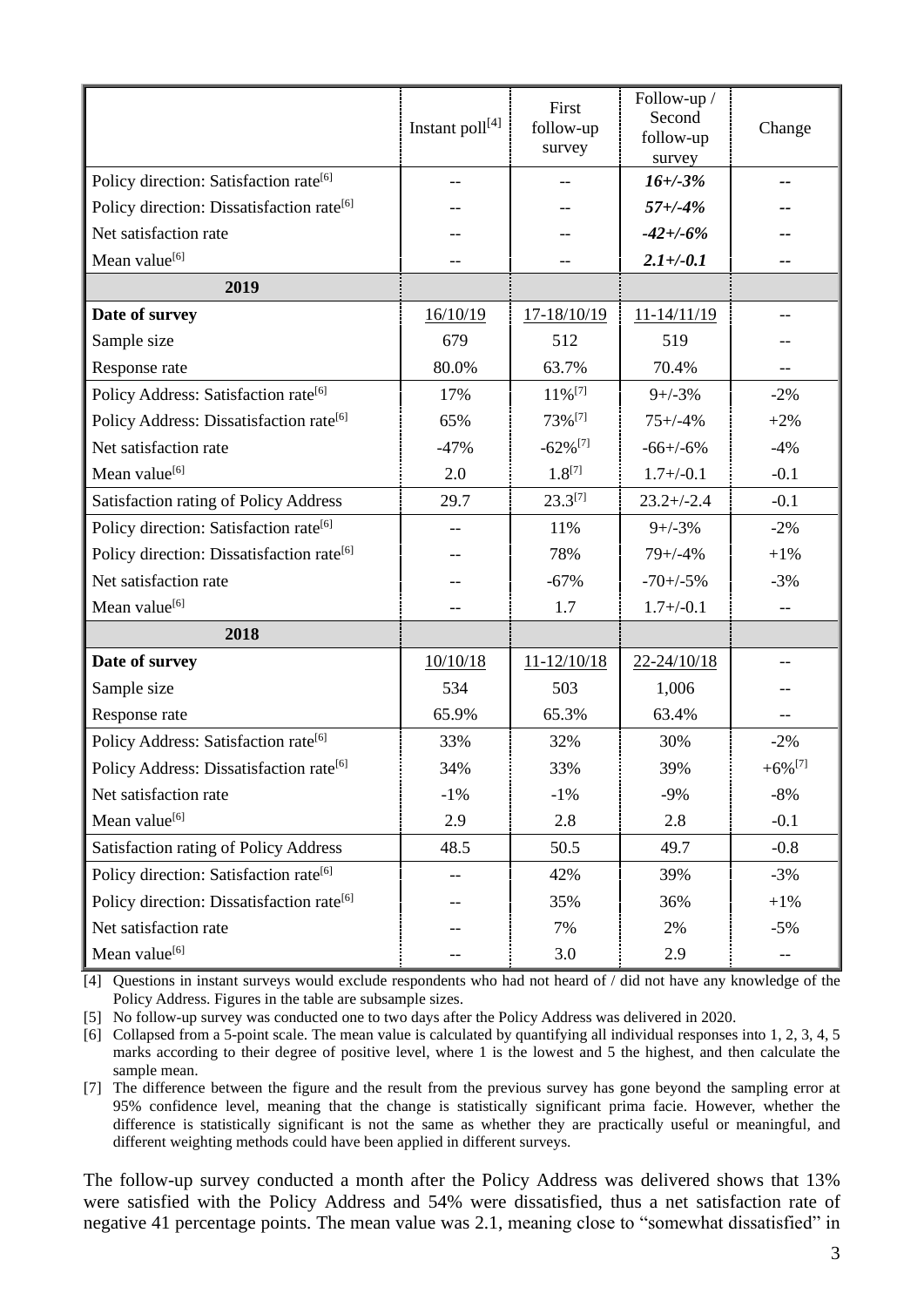general. The satisfaction rating was 29.9 marks. Both the net satisfaction rate and the rating have registered slight increase since the instant poll. The survey also shows that 16% were satisfied with Carrie Lam's policy direction, while 57% expressed dissatisfaction, thus the net satisfaction rate bounced back to negative 42 percentage points from last year's negative 70 percentage points. The mean value was 2.1, meaning close to "somewhat dissatisfied" in general.

#### **Survey on Corporate Social Responsibility**

The survey series on Corporate Social Responsibility (CSR) aims to gauge the public image of different commercial organizations in order to encourage them to become ethical companies and select the best corporations. There are a total of six modules under this survey series, namely, 1) Public Transportation, 2) Telecommunication, 3) Banks and Financial Services, 4) Real Estate and Property Development, 5) Retail, and 6) Fast Food Restaurant.

The surveys were conducted in two stages. In the first stage naming survey, respondents were requested to nominate, unprompted, at most five relevant corporations that they were most familiar with. The three most frequently cited names would enter the next stage. During the second stage rating survey, respondents would be asked to rate the CSR performance for each of the shortlisted corporations using a 0-100 scale, in which 0 indicates extremely poor performance, 100 indicates extremely good performance, and 50 means half-half.

# **Public Transportation**

In the naming survey, the public transportations mentioned most frequently were KMB, MTR and Citybus. The latest ratings of these corporations are summarized as follows:

| Date of survey  | 19-20/7/17   | 4/1/18       | $20 - 23/7/18$ | $5 - 6/8/19$ | $9 - 13/11/20$                | <b>Latest</b><br><i>change</i> |
|-----------------|--------------|--------------|----------------|--------------|-------------------------------|--------------------------------|
| Sample size     | $503^{[8]}$  | 500          | 500            | 509          | 528                           | $- -$                          |
| Response rate   | 55.2%        | 58.5%        | 50.8%          | 66.6%        | 63.9%                         | $- -$                          |
| Latest findings | Finding      | Finding      | Finding        | Finding      | <b>Finding &amp;</b><br>error | --                             |
| <b>KMB</b>      | 63.1         | 63.8         | 59.7[9]        | $64.3^{[9]}$ | $61.6 + (-1.8)$               | $-2.7^{[9]}$                   |
| Citybus         | $62.2^{[9]}$ | $60.0^{[9]}$ | 59.5           | $62.9^{[9]}$ | $57.8 + (-2.1)$               | $-5.1^{91}$                    |
| <b>MTR</b>      | $62.2^{[9]}$ | $60.1^{[9]}$ | $56.2^{[9]}$   | $47.3^{[9]}$ | $46.5 + (-2.6)$               | $-0.8$                         |

[8] The mobile sample was not included when survey results were released. The figures in the table above have been updated to reflect the results based on the combined landline and mobile sample. However, whether changes have gone beyond sampling errors is still determined based on the figures in the first release.

[9] The difference between the figure and the result from the previous survey has gone beyond the sampling error at 95% confidence level, meaning that the change is statistically significant prima facie. However, whether the difference is statistically significant is not the same as whether they are practically useful or meaningful, and different weighting methods could have been applied in different surveys.

Our latest survey showed that KMB was considered as having the best CSR reputation among local public transportations, scored 61.6 marks, while Citybus and MTR scored 57.8 and 46.5 marks respectively. The rating of MTR again fell to an all-time record low since 2008.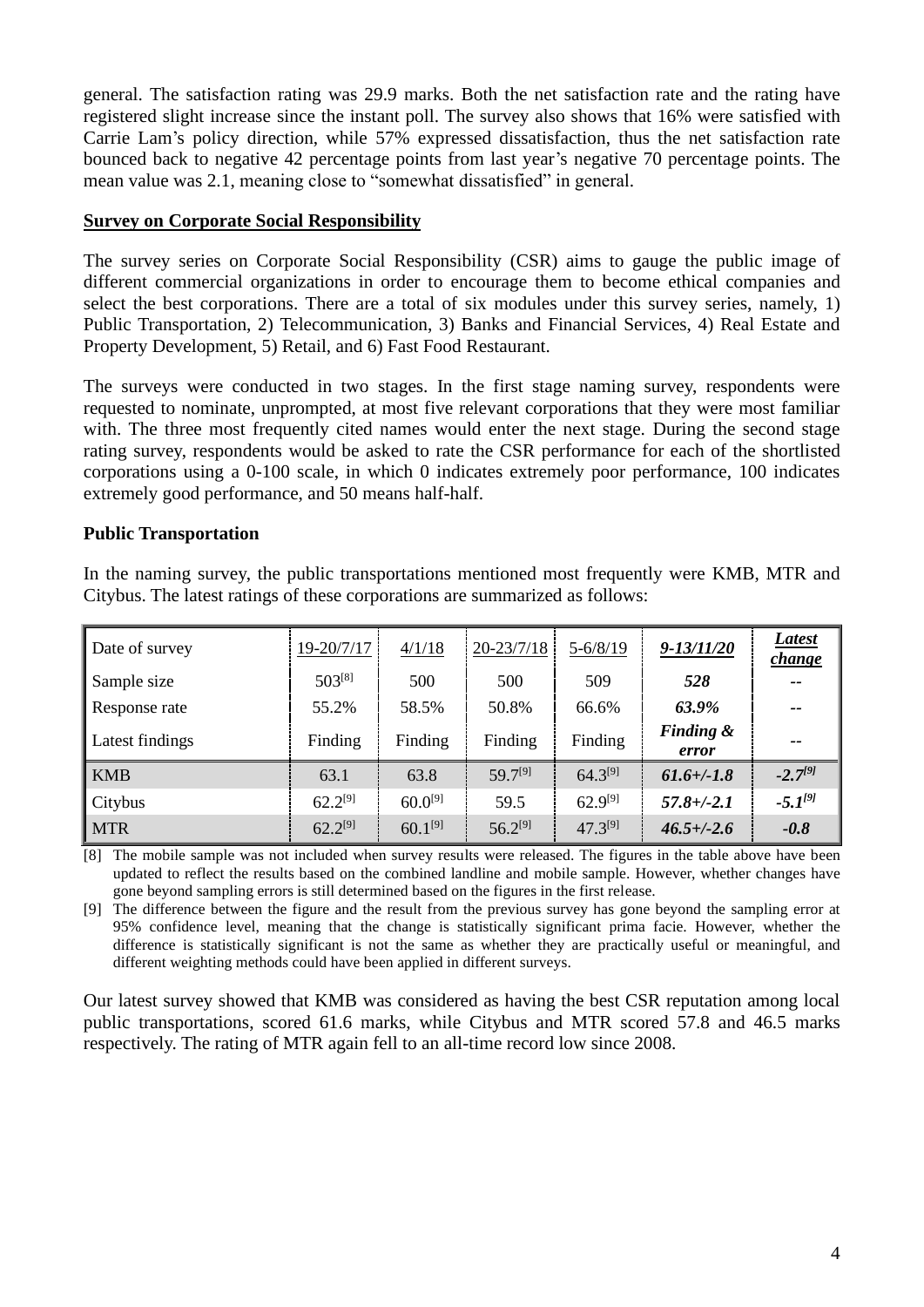#### **Telecommunication Corporations**

In the naming survey, the telecommunication corporations mentioned most frequently were "3" Mobile, China Mobile and Smartone. The latest ratings of these corporations are summarized as follows:

| Date of survey  | 16-17/8/17    | $5 - 6/2/18$  | $5 - 6/9/18$ /<br>18-20/9/18 | $5 - 6/8/19$ | $9 - 13/11/20$                | <b>Latest</b><br>change |
|-----------------|---------------|---------------|------------------------------|--------------|-------------------------------|-------------------------|
| Sample size     | $611^{[10]}$  | 505           | 511/1,002                    | 509          | 543                           | $- -$                   |
| Response rate   | 57.6%         | 61.2%         | $51.3\% / 55.6\%$            | 66.6%        | 63.9%                         | $- -$                   |
| Latest findings | Finding       | Finding       | Finding                      | Finding      | <b>Finding &amp;</b><br>error | --                      |
| Smartone        | $- -$         | 51.1          | $54.2^{[11]}$                | 56.1         | $53.3 + (-2.1)$               | $-2.8^{[11]}$           |
| "3" Mobile      | $50.7^{[11]}$ | $45.6^{[11]}$ | --                           | 52.3         | $50.4 + (-2.2)$               | $-1.9$                  |
|                 |               |               |                              |              |                               |                         |
| China Mobile    | --            | --            | 47.6                         | 48.0         | $44.4 + (-2.7)$               | $-3.6$                  |
| <b>PCCW</b>     | $54.1^{[11]}$ | $51.7^{[11]}$ | $54.5^{[11] [12]}$           | --           | $-$                           | --                      |

[10] The mobile sample was not included when survey results were released. The figures in the table above have been updated to reflect the results based on the combined landline and mobile sample. However, whether changes have gone beyond sampling errors is still determined based on the figures in the first release.

[11] The difference between the figure and the result from the previous survey has gone beyond the sampling error at 95% confidence level, meaning that the change is statistically significant prima facie. However, whether the difference is statistically significant is not the same as whether they are practically useful or meaningful, and different weighting methods could have been applied in different surveys.

[12] The difference between the figure and the result from the previous survey has gone beyond the sampling error at 95% confidence level because of a change in the weighting method. If the previous weighting method was used, the difference would not have gone beyond the sampling error.

Our latest survey showed that Smartone was considered as having the best CSR reputation among local telecommunication corporations, scored 53.3 marks, while "3" Mobile and China Mobile scored 50.4 and 44.4 marks respectively.

#### **Banks and Financial Services Companies**

In the naming survey, the banks and financial services companies mentioned most frequently were HSBC, Bank of China and Hang Seng Bank. The latest ratings of these corporations are summarized as follows:

| Date of survey       | 12-13/9/17    | $5 - 6/3/18$ | 15-19/11/18 19-20/8/19 |               | $9 - 13/11/20$                | Latest<br>change |
|----------------------|---------------|--------------|------------------------|---------------|-------------------------------|------------------|
| Sample size          | $621^{[13]}$  | 501          | 545                    | 513           | 581                           | $- -$            |
| Response rate        | 68.8%         | 57.7%        | 67.9%                  | 69.8%         | 63.9%                         | $- -$            |
| Latest findings      | Finding       | Finding      | Finding                | Finding       | <b>Finding &amp;</b><br>error | $- -$            |
| Hang Seng Bank       | $63.0^{[14]}$ | 62.8         | 64.5                   | 63.1          | $56.5 + (-2.0)$               | $-6.6^{[14]}$    |
| <b>HSBC</b>          | $61.2^{[14]}$ | 60.6         | 62.9                   | 58.9[14]      | $46.3 + (-2.0)$               | $-12.6^{[14]}$   |
| <b>Bank of China</b> | $56.1^{[14]}$ | 57.4         | 59.3                   | $48.1^{[14]}$ | $45.4 + (-2.4)$               | $-2.7$           |

[13] The mobile sample was not included when survey results were released. The figures in the table above have been updated to reflect the results based on the combined landline and mobile sample. However, whether changes have gone beyond sampling errors is still determined based on the figures in the first release.

[14] The difference between the figure and the result from the previous survey has gone beyond the sampling error at 95% confidence level, meaning that the change is statistically significant prima facie. However, whether the difference is statistically significant is not the same as whether they are practically useful or meaningful, and different weighting methods could have been applied in different surveys.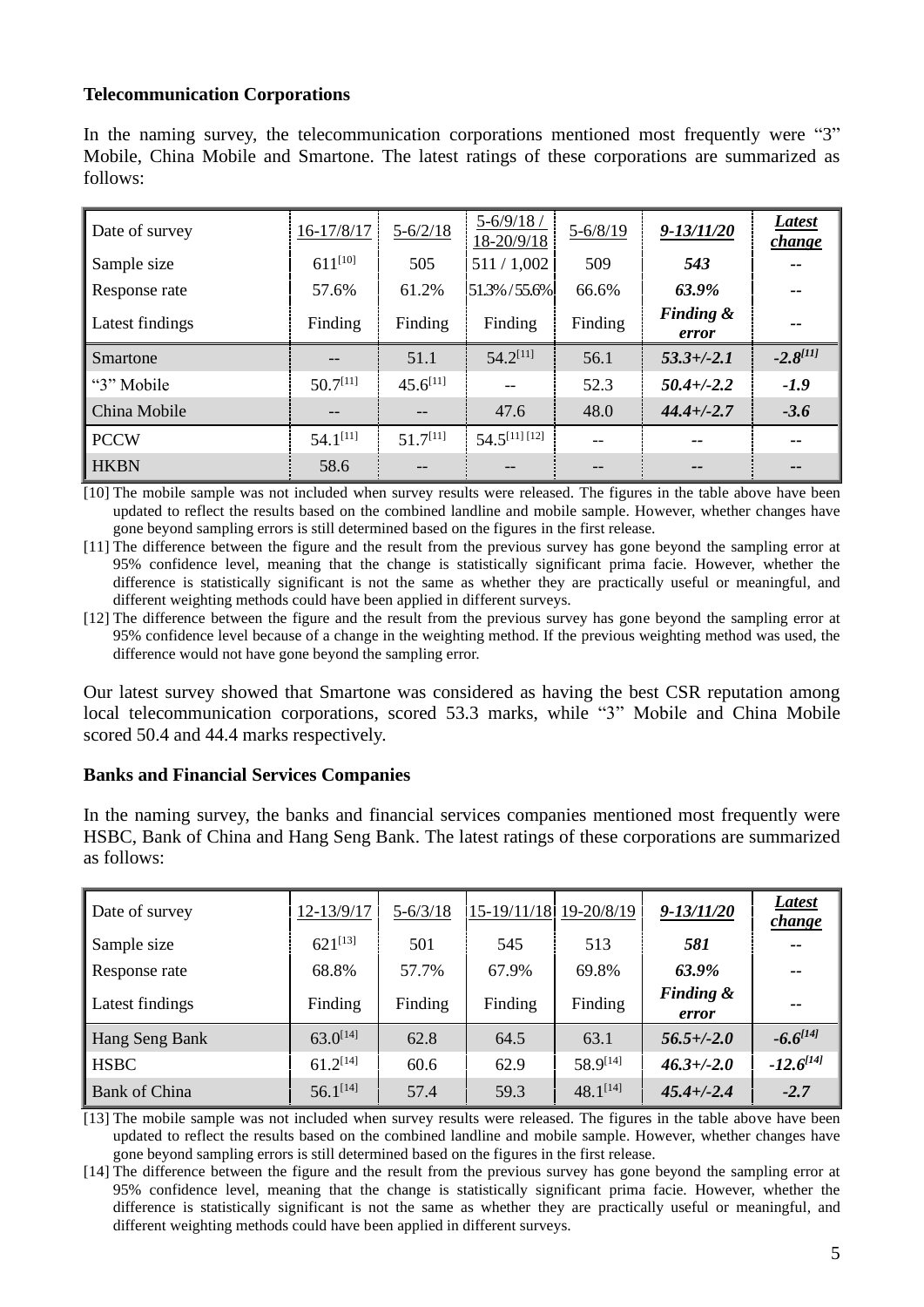Our latest survey showed that Hang Seng Bank was considered as having the best CSR reputation among local banks and financial services companies, scored 56.5 marks, while HSBC and Bank of China scored 46.3 and 45.4 marks respectively. The drop in the rating of HSBC is especially huge. The ratings of all three banks are at all-time record low since 2008.

# **Real Estate and Property Development Companies**

In the naming survey, the real estate and property development companies mentioned most frequently were Sun Hung Kai Properties, Cheung Kong Property and Henderson Land Development. The latest ratings of these corporations are summarized as follows:

| Date of survey                    | 16-18/10/17   | 18-19/4/18    | $21 - 24/1/19$ | 19-20/8/19    | $9 - 13/11/20$                | Latest<br><i>change</i> |
|-----------------------------------|---------------|---------------|----------------|---------------|-------------------------------|-------------------------|
| Sample size                       | 546           | 503           | 519            | 513           | 564                           | $- -$                   |
| Response rate                     | 63.0%         | 56.7%         | 59.0%          | 69.8%         | 63.9%                         | $- -$                   |
| Latest findings                   | Finding       | Finding       | Finding        | Finding       | <b>Finding &amp;</b><br>error | --                      |
| <b>Cheung Kong Property</b>       | $49.8^{[15]}$ | 50.3          | 47.9           | $51.2^{[15]}$ | $53.5 + (-2.2)$               | $+2.3$                  |
| <b>Henderson Land Development</b> | $52.0^{[15]}$ | 50.7          | 48.8           | 49.2          | $48.1 + (-2.2)$               | $-1.0$                  |
| Sun Hung Kai Properties           | $52.1^{[15]}$ | $48.4^{[15]}$ | 49.6           | 47.6          | $45.1 + (-2.3)$               | $-2.5$                  |

[15] The difference between the figure and the result from the previous survey has gone beyond the sampling error at 95% confidence level, meaning that the change is statistically significant prima facie. However, whether the difference is statistically significant is not the same as whether they are practically useful or meaningful, and different weighting methods could have been applied in different surveys.

Our latest survey showed that Cheung Kong Property was considered as having the best CSR reputation among local real estate and property development companies, scored 53.5 marks, while Henderson Land Development and Sun Hung Kai Properties scored 48.1 and 45.1 marks respectively. The rating of Sun Hung Kai Properties again fell to an all-time record low since 2008.

# **Retail Companies**

In the naming survey, the retail companies mentioned most frequently were ParknShop, Wellcome and 7-Eleven. The latest ratings of these corporations are summarized as follows:

| Date of survey  | $8-9/11/17$   | $8 - 9/5/18$ | 14-19/3/19 | 19-20/8/19 | $9 - 13/11/20$                | Latest<br>change |
|-----------------|---------------|--------------|------------|------------|-------------------------------|------------------|
| Sample size     | 504           | 511          | 565        | 513        | 524                           | $- -$            |
| Response rate   | 56.1%         | 60.7%        | 73.1%      | 69.8%      | 63.9%                         | $\sim$ $\sim$    |
| Latest findings | Finding       | Finding      | Finding    | Finding    | <b>Finding &amp;</b><br>error | $- -$            |
| ParknShop       | $55.1^{[16]}$ | 55.8         | 53.8       | 54.7       | $57.1 + (-2.0$                | $+2.4$           |
| Wellcome        | $56.0^{[16]}$ | 57.0         | 55.7       | 56.9       | $53.0 + (-2.1)$               | $-3.9^{[16]}$    |
| 7-Eleven        | $57.0^{[16]}$ | 57.7         | 55.9       | 57.8       | $52.4 + (-2.1)$               | $-5.4^{[16]}$    |

[16] The difference between the figure and the result from the previous survey has gone beyond the sampling error at 95% confidence level, meaning that the change is statistically significant prima facie. However, whether the difference is statistically significant is not the same as whether they are practically useful or meaningful, and different weighting methods could have been applied in different surveys.

Our latest survey showed that ParknShop was considered as having the best CSR reputation among local retail companies, scored 57.1 marks, while Wellcome and 7-Eleven scored 53.0 and 52.4 marks respectively. The rating of ParknShop rose to an all-time record high since 2008.